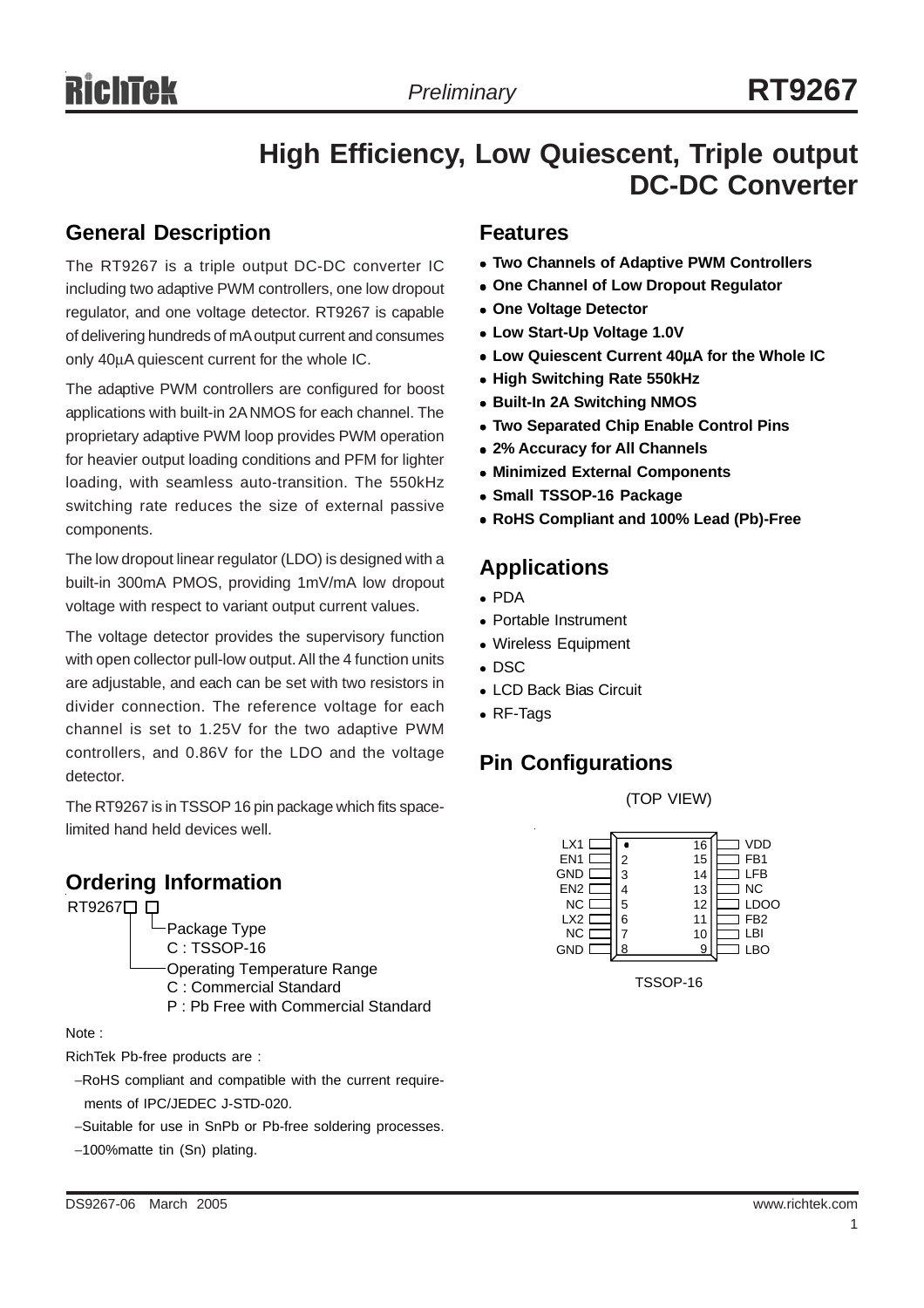# **Typical Application Circuit**



#### **Functional Pin Description**

| Pin No.        | <b>Pin Name</b> | <b>Pin Function</b>                                                                                              |  |  |
|----------------|-----------------|------------------------------------------------------------------------------------------------------------------|--|--|
| 1              | LX1             | The Switching Pin for 1 <sup>st</sup> PWM Converter                                                              |  |  |
| 2              | EN <sub>1</sub> | Enable Pin for 1 <sup>st</sup> PWM Converter and LDO. (Active High)                                              |  |  |
| 3              | <b>GND</b>      | Ground (Both Pin3 and Pin8 should be connected)                                                                  |  |  |
| 4              | EN <sub>2</sub> | Enable Pin for 2 <sup>nd</sup> PWM Converter and Voltage Detector. (Active High)                                 |  |  |
| 5              | <b>NC</b>       | <b>Not Connected</b>                                                                                             |  |  |
| 6              | LX <sub>2</sub> | The Switching Pin for 2 <sup>nd</sup> PWM Converter                                                              |  |  |
| $\overline{7}$ | <b>NC</b>       | Not Connected                                                                                                    |  |  |
| 8              | <b>GND</b>      | Ground (Both Pin3 and Pin8 should be connected)                                                                  |  |  |
| 9              | <b>LBO</b>      | NMOS Open Drain Output of the Voltage Detector. This pin will internally pulled low when                         |  |  |
|                |                 | the voltage at LBI pin below 0.86V.                                                                              |  |  |
| 10             | LBI             | Input Pin for Voltage Detector. The trip point is 0.86V.                                                         |  |  |
| 11             | FB <sub>2</sub> | Feedback Input Pin for $2^{nd}$ PWM Converter. Internal V <sub>REF</sub> for the error amplifier is 1.25V.       |  |  |
| 12             | <b>LDOO</b>     | Voltage Output Pin for the LDO.                                                                                  |  |  |
| 13             | <b>NC</b>       | Not Connected                                                                                                    |  |  |
| 14             | <b>LFB</b>      | Feedback Pin for the LDO. Internal VREF for the error amplifier is 0.86V                                         |  |  |
| 15             | FB1             | Feedback Input Pin for 1 <sup>st</sup> PWM Converter. Internal V <sub>REF</sub> for the error amplifier is 1.25V |  |  |
| 16             | <b>VDD</b>      | Input Positive Power Pin of RT9267, and also the Voltage Input Pin for LDO.                                      |  |  |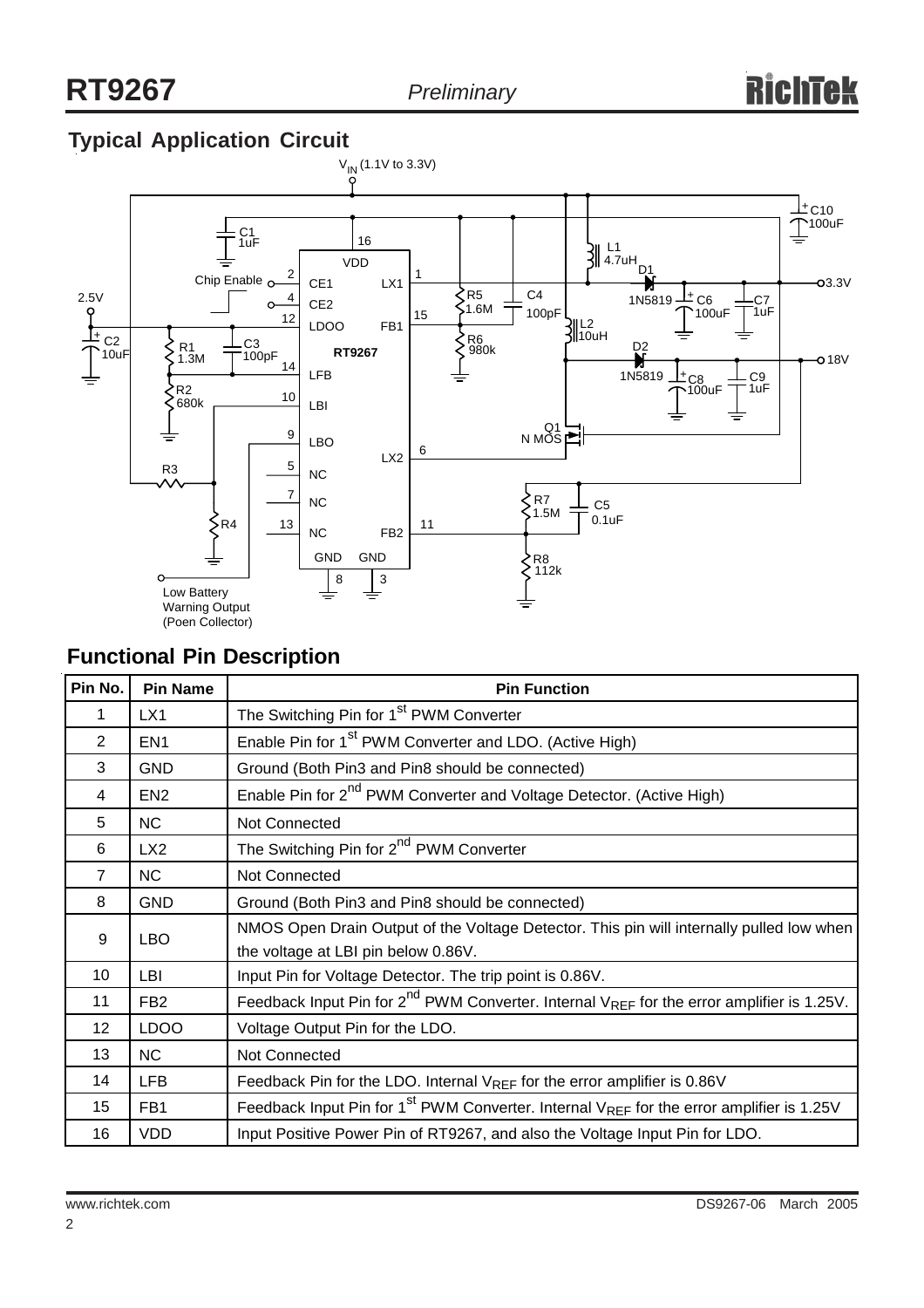# **Function Block Diagram**



# **Absolute Maximum Ratings**

| • Power Dissipation, $P_D @ T_A = 25^{\circ}C$ |  |
|------------------------------------------------|--|
|                                                |  |
|                                                |  |
|                                                |  |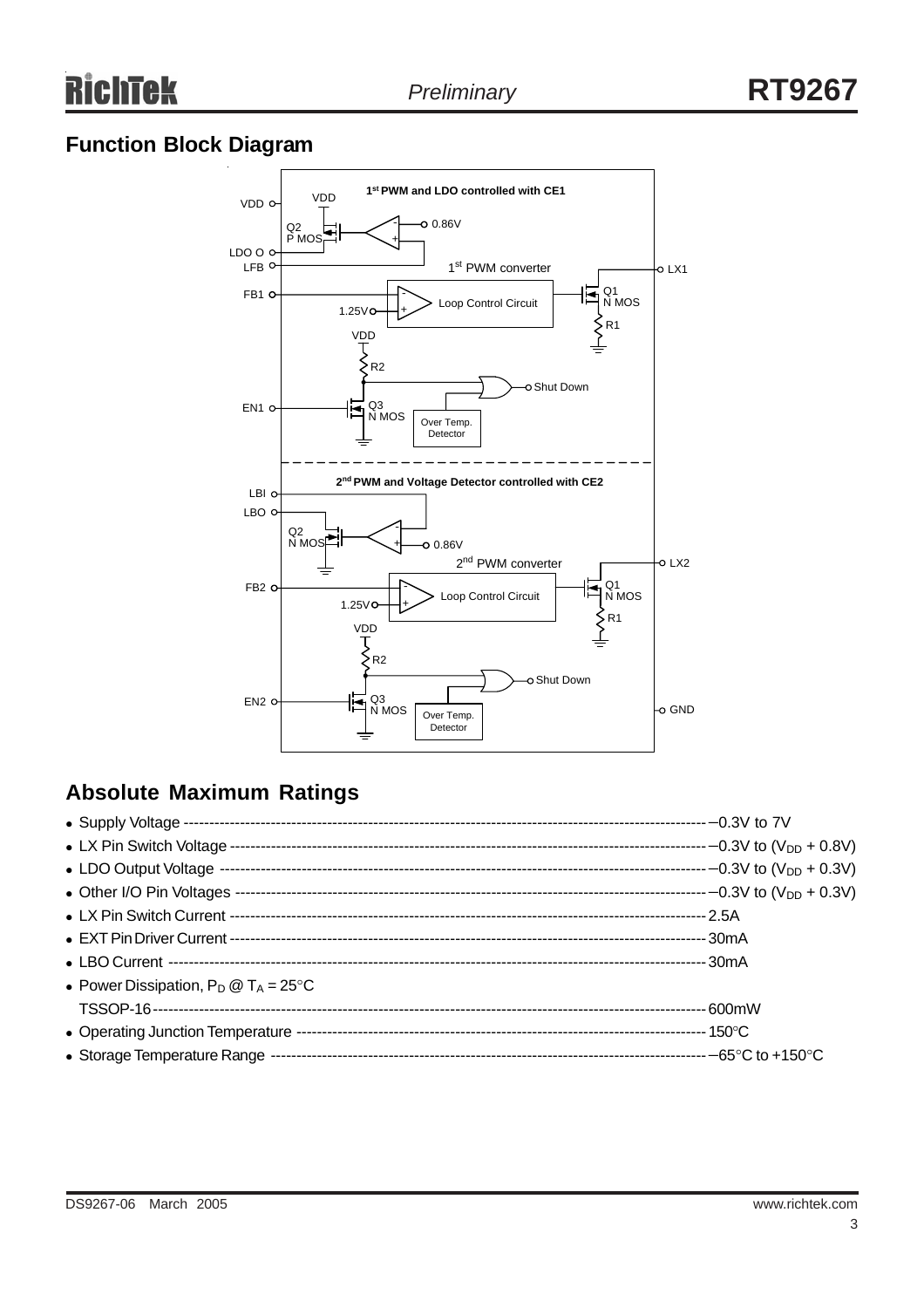### **Electrical Characteristics**

( $V_{IN}$  = 5V,  $C_{IN}$  =  $C_{OUT}$  = 1µF,  $T_A$  = 25°C, unless otherwise specified)

| <b>Parameter</b>                           | <b>Symbol</b>            | <b>Test Conditions</b>                                | Min                      | <b>Typ</b>     | <b>Max</b>               | <b>Units</b>      |  |
|--------------------------------------------|--------------------------|-------------------------------------------------------|--------------------------|----------------|--------------------------|-------------------|--|
| <b>Section for Adaptive PWM Converters</b> |                          |                                                       |                          |                |                          |                   |  |
| Start-Up Voltage                           | $V_{ST}$                 | $I_L = 1mA$                                           | $\overline{\phantom{a}}$ | 0.98           | 1.05                     | V                 |  |
| <b>Operating VDD Range</b>                 | <b>V<sub>DD</sub></b>    | Start-up to $I_{DD}$ > 250 $\mu$ A                    | 0.8                      | --             | 6.5                      | V                 |  |
| Feedback Reference Voltage                 | <b>VREF</b>              | Close Loop, $VDD = 3.3V$                              | 1.225                    | 1.25           | 1.275                    | $\vee$            |  |
| <b>Switching Rate</b>                      | $F_S$                    | $VDD = 3.3V$                                          | $\overline{a}$           | 550            | --                       | kHz               |  |
| Maximum Duty                               | $D_{MAX}$                | $VDD = 3.3V$                                          | $-$                      | 92             | $-$                      | %                 |  |
| LX ON Resistance                           |                          | $VDD = 3.3V$                                          | $\overline{\phantom{a}}$ | 0.25           | --                       | Ω                 |  |
| <b>Current Limit Setting</b>               | <b>ILIMIT</b>            | $VDD = 3.3V$                                          | $-$                      | $\overline{2}$ | --                       | A                 |  |
| No Load Current (VIN)                      | <b>INO LOAD</b>          | $V_{IN}$ = 1.5V, $V_{OUT}$ = 3.3V                     | $-$                      | 47             | --                       | μA                |  |
| Switch-off Current (VDD)                   | $ISWITCH OFF$ $VIN = 6V$ |                                                       | $\overline{\phantom{a}}$ | 17             | --                       | $\mu$ A           |  |
| Line Regulation                            | $\Delta V_{LINE}$        | $V_{1N} = 1.5 \sim 2.5V$ , $I_L = 1mA$                | $\sim$ $\sim$            | 10             | $-$                      | mV/V              |  |
| Load Regulation                            | $\Delta V$ LOAD          | $V_{\text{IN}} = 2.5V$ , $I_L = 1 \sim 100 \text{mA}$ | $\overline{a}$           | 0.25           | --                       | mV/mA             |  |
| <b>Section for LDO</b>                     |                          |                                                       |                          |                |                          |                   |  |
| <b>LDO PMOS ON Resistance</b>              |                          | $VDD = 3.3V$                                          | $\overline{\phantom{a}}$ | 1              | 1.5                      | $\Omega$          |  |
| LDO Drop Out Voltage                       | <b>VDROP</b>             | $VDD = 3.3V, I_L = 100mA$                             | $\overline{\phantom{a}}$ | 100            | $\overline{\phantom{a}}$ | mV                |  |
| Feedback Reference Voltage for LDO         | <b>VREF</b>              | Close Loop, $VDD = 3.3V$                              | 0.843                    | 0.86           | 0.877                    | $\vee$            |  |
| <b>Section for Voltage Detector</b>        |                          |                                                       |                          |                |                          |                   |  |
| <b>LBO ON Resistance</b>                   |                          | $VDD = 3.3V$                                          | $\overline{a}$           | 40             | --                       | Ω                 |  |
| LBI Pin Trip Point                         |                          | $VDD = 3.3V$                                          | 0.843                    | 0.86           | 0.877                    | V                 |  |
| <b>Section for Whole Chip Property</b>     |                          |                                                       |                          |                |                          |                   |  |
| Operating VDD Range                        | <b>V<sub>DD</sub></b>    | Start-up to $I_{DD1}$ > 250 $\mu$ A                   | 0.8                      | --             | 6                        | V                 |  |
| Shutdown Current (V <sub>IN</sub> )        | l <sub>OFF</sub>         | $EN1 = EN2 = 0, VIN = 4.5V$                           | $\overline{\phantom{a}}$ | 0.1            | 1                        | $\mu$ A           |  |
| EN Pin Trip Level                          |                          | $VDD = 3.3V$                                          | 0.4                      | 1.0            | 1.4                      | $\vee$            |  |
| Temperature Stability for FB, LFB, LBI     | $T_{\rm S}$              | Guaranteed by Design                                  | --                       | 40             | --                       | ppm/°C            |  |
| <b>Thermal Shutdown</b>                    | T <sub>SD</sub>          |                                                       | н.                       | 165            | $-$                      | $^\circ \text{C}$ |  |

\* **Note.** The EN pin shall be tied to VDD pin and inhibit to act the ON/OFF state whenever the VDD pin voltage may reach to 5.5V or above, in case that VDD pin is conducted from VIN.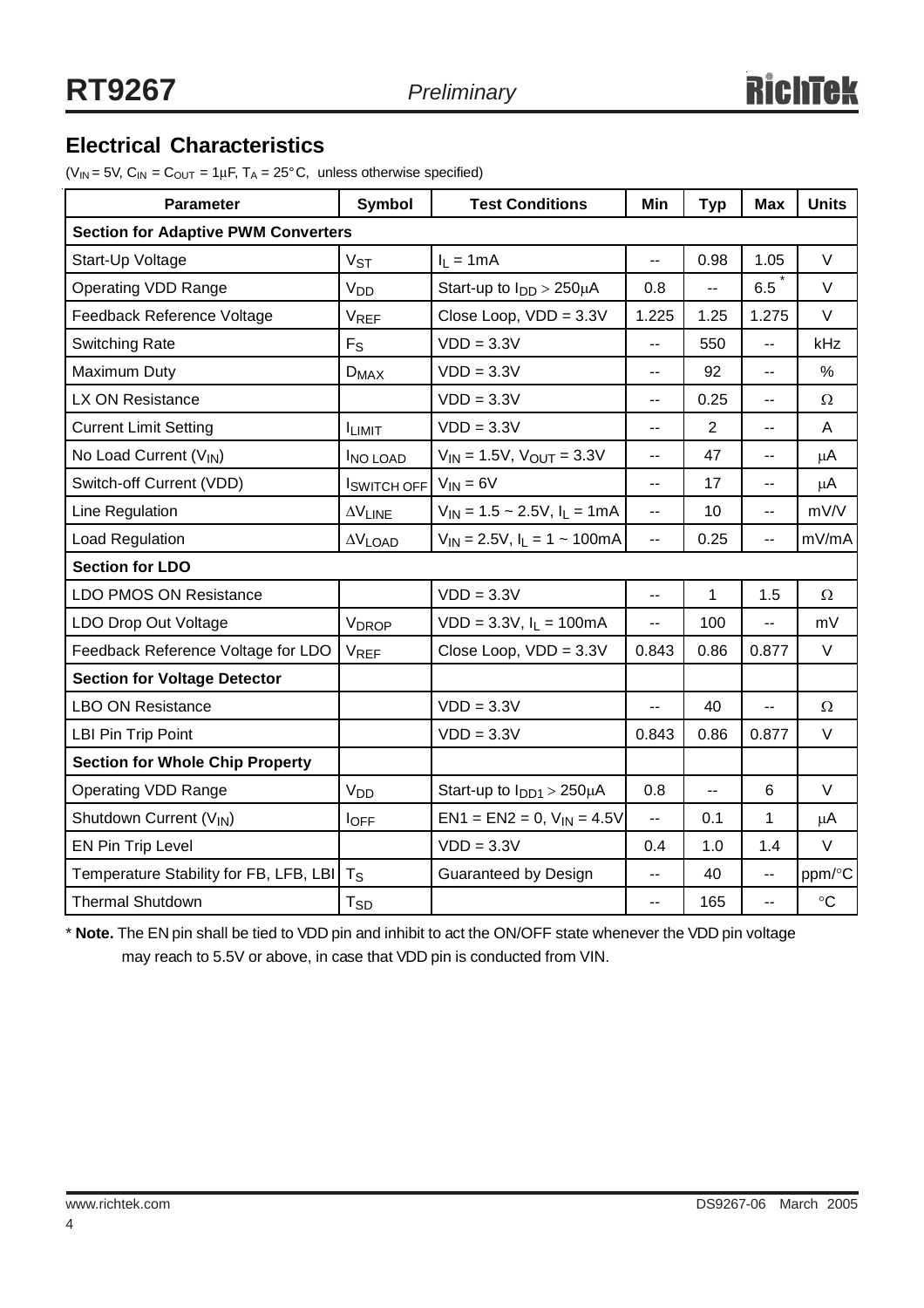#### **Typical Operating Characteristics**





**Total Input Current (I<sub>IN</sub>) vs. Input Voltage** 1600 1400 1200 Input Current (uA) Input Current (uA) 1000 800 600 400  $V<sub>OUT1</sub> = 3.3V, V<sub>OUT2</sub> = 18V @ No Load$ 200 ( Refer to Typical Application Circuit ) 0 1.8 2.0 2.2 2.4 2.6 2.8 3.0 3.2 Input Voltage (V)









DS9267-06 March 2005 www.richtek.com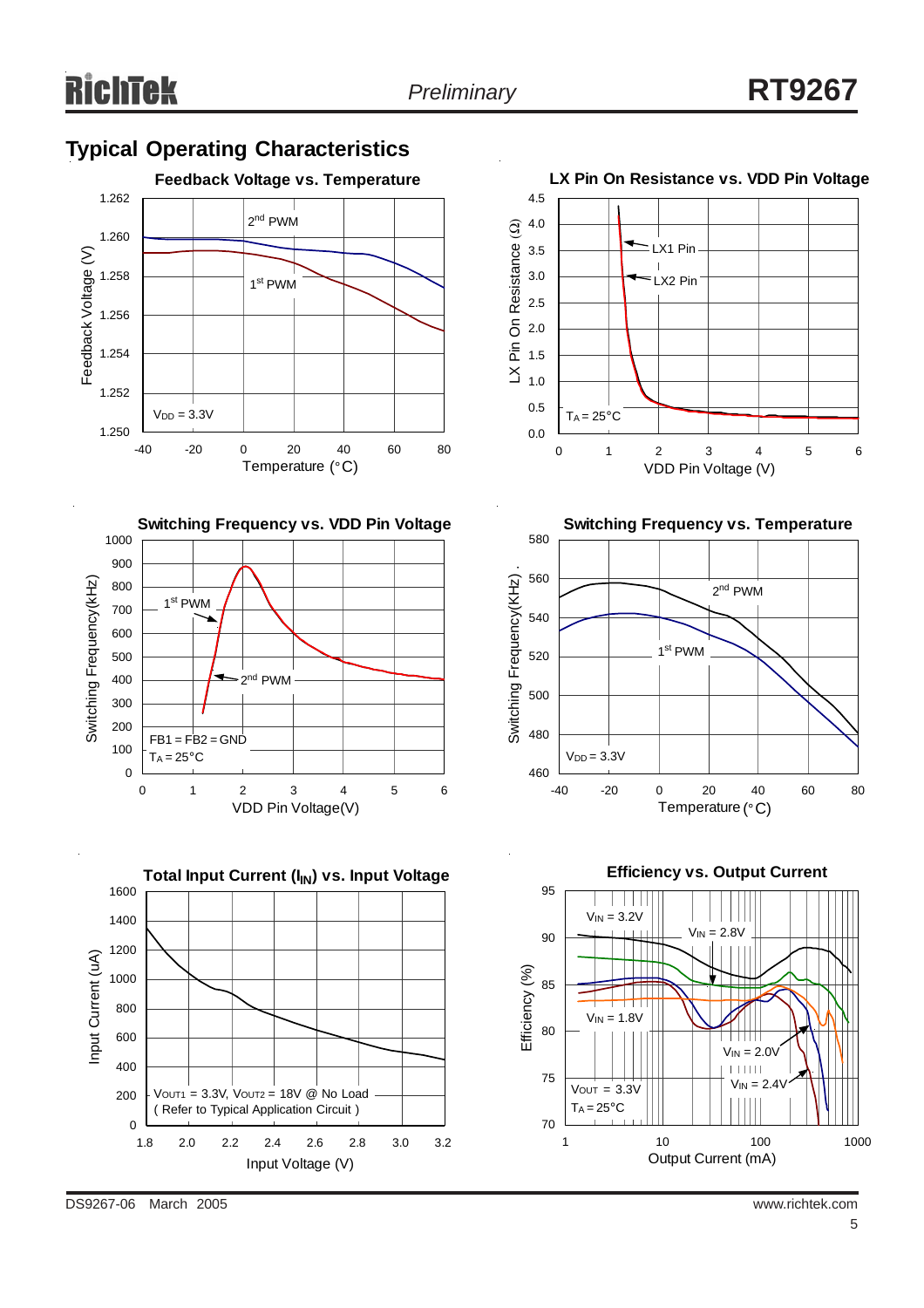

www.richtek.com **DS9267-06** March 2005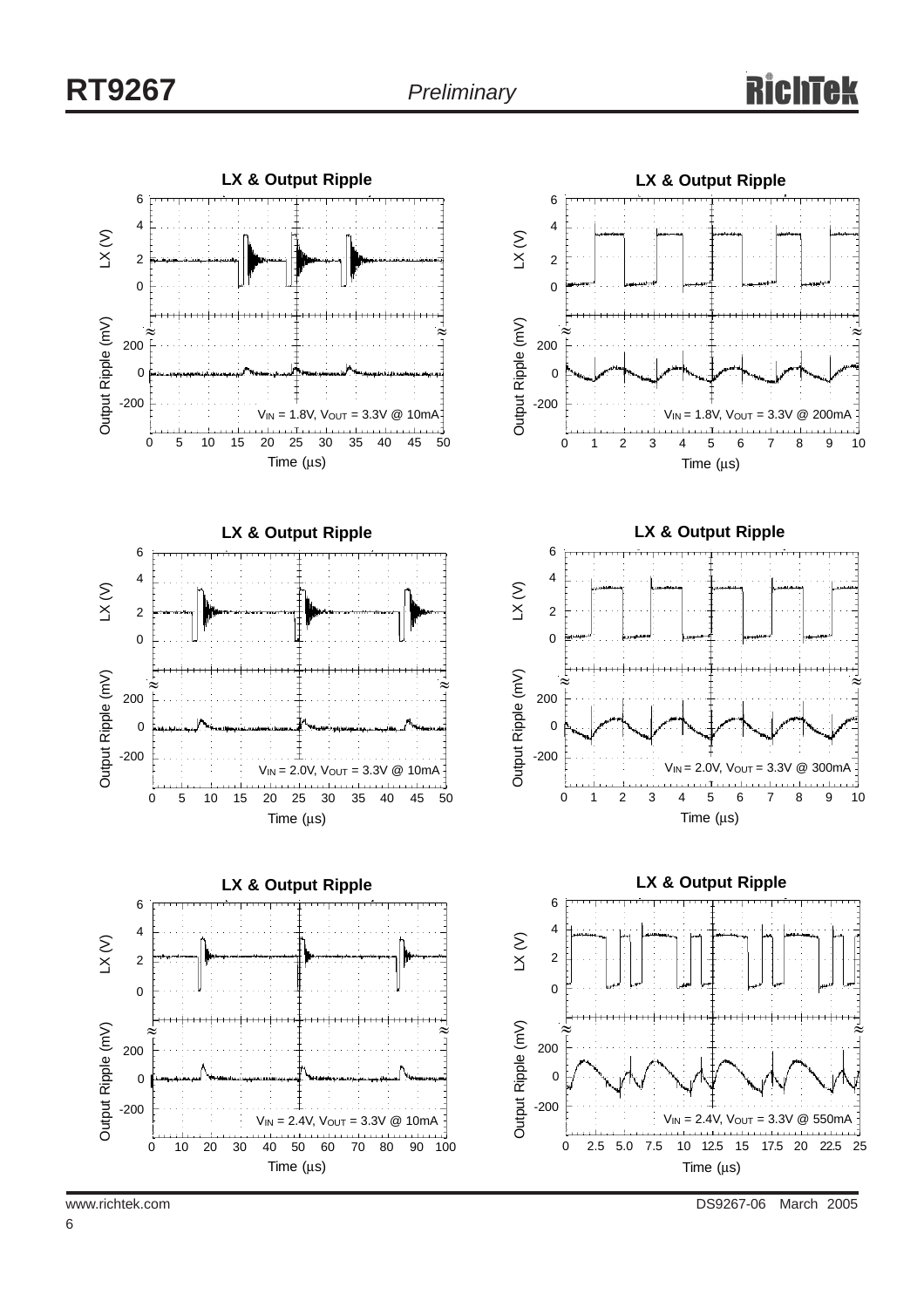

DS9267-06 March 2005 www.richtek.com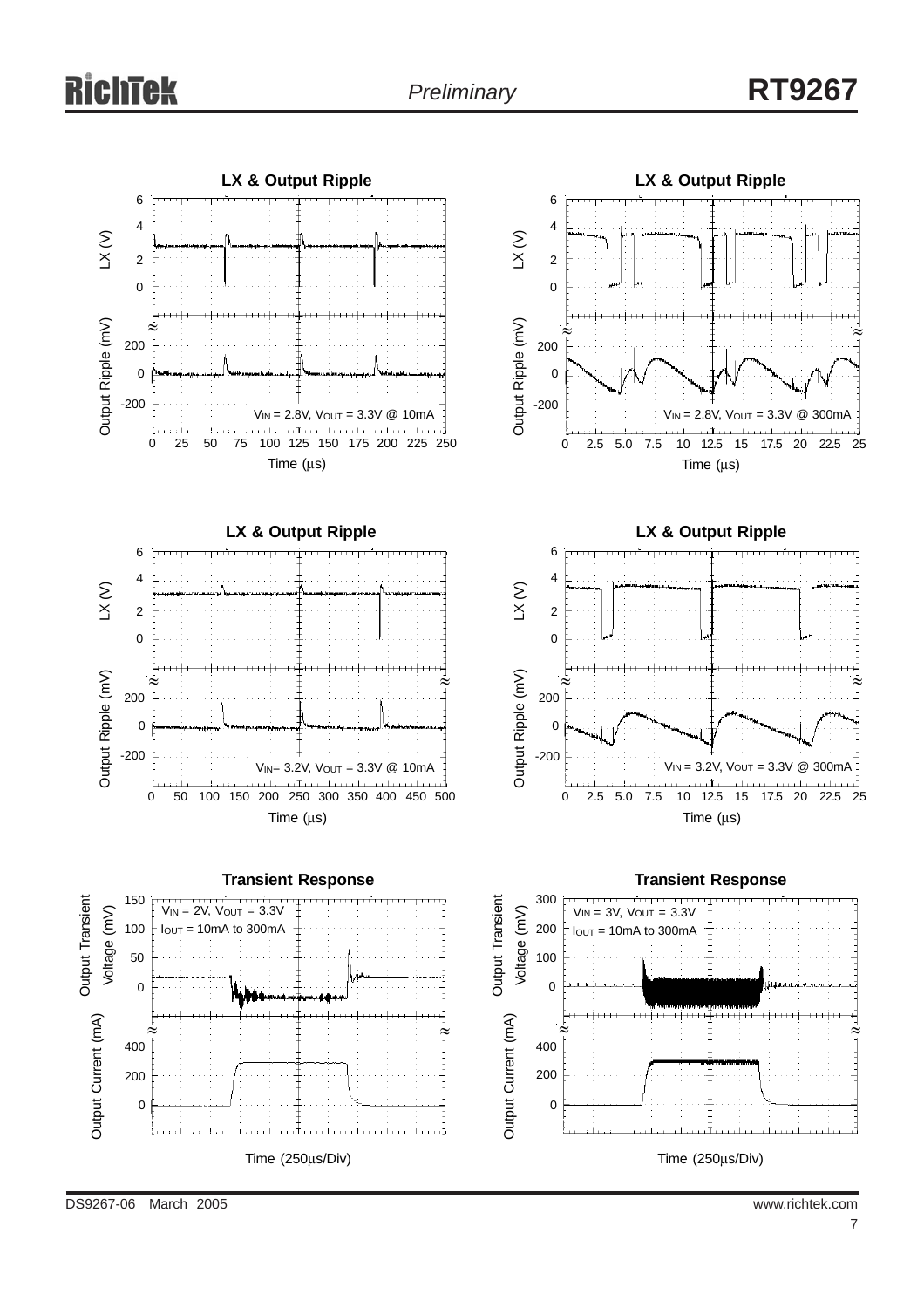